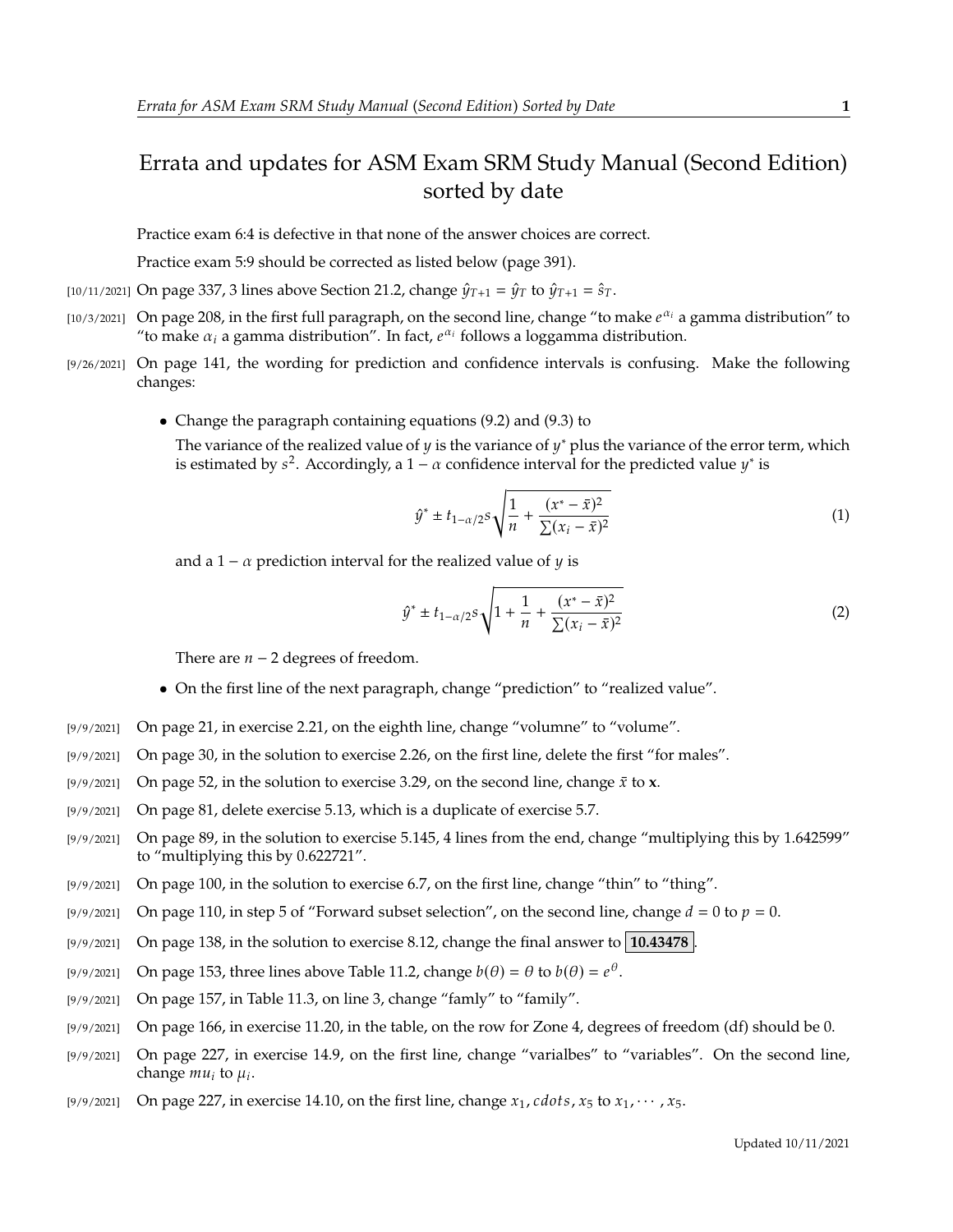- [9/9/2021] On page 253, in the solution to exercise 15.10, on the first line, change "so in Model I  $Y = P$ " to "so in Model I  $Y = U$ . On the last line, change "one N" to "two Ns".
- [9/9/2021] On page 254, in the solution to exercise 15.15, the signs of the  $\varepsilon_i$  in the table should be reversed; they should also be reversed in the two fractions two and five lines below the table. Thus the table and should also be reversed in the two fractions two and five lines below the table. Thus the table and the following lines should read:

| $X_i$ in     | Nearest    |                          |    |                 |
|--------------|------------|--------------------------|----|-----------------|
| training set | two points | Fitted value             | Yi | $\varepsilon_i$ |
| 4            | 4,12       | $\frac{3+15}{2} = 9$     | 3  |                 |
| 7            | 4,12       | $\frac{3+15}{2} = 9$     | 8  | $-1$            |
| 12           | 12,14      | $\frac{15+22}{2} = 18.5$ | 15 | $-3.5$          |
| 14           | 14,15      | $\frac{22+30}{2}$ = 26   | 22 | $-4$            |
| 15           | 14,15      | $\frac{22+30}{2}$ = 26   | 30 | 4               |
| 21           | 15,22      | $\frac{30+53}{2}$ = 41.5 | 40 | $-1.5$          |
| 22           | 15,22      | $\frac{30+53}{2}$ = 41.5 | 53 | 11.5            |

The MSE on the training data is

$$
\frac{(-6)^2 + (-3.5)^2 + (-4)^2 + 4^2 + 11.5^2}{5} = \boxed{42.5}
$$

We divide by 5 since no parameters are estimated.

The MSE on the test data is

$$
\frac{(-1)^2 + (-1.5)^2}{2} = \boxed{1.625}
$$

[9/9/2021] On page 261, in formula (16.5), a 2 is missing from the numerator. The formula is

Residual mean deviance = 
$$
-\frac{2\sum_{m}\sum_{k}n_{mk}\ln\hat{p}_{mk}}{n-|T|}
$$

- [9/9/2021] On page 297, in the sidebar, 2–3 lines below the displayed equation, switch *i* and *i*<sup>\*</sup>: "once for each *i* (for the first summand) or for each *i*<sup>\*</sup> (for the second summand)" the first summand) or for each  $i^*$  (for the second summand)".
- [9/9/2021] On page 329, 4 lines from the bottom of the page, the error should be  $y_i \hat{y}_i$ , reversing the signs of the errors. Thus the last 4 lines on the page should read errors. Thus the last 4 lines on the page should read

$$
\varepsilon_t = y_t - \hat{y}_t = y_t - (78.75 - 0.75y_{t-1})
$$

We cannot calculate  $\hat{y}_1$ , so we can't calculate the first error. The other errors are  $-2.5$ ,  $-0.5$ , 0.25,  $-2.75$ , and <sup>−</sup>2.25. The mean error is <sup>−</sup>1.55. The variance of the error is

$$
\frac{1}{6-3}\left(\left(-2.5 - \left(-1.55\right)\right)^2 + \left(-0.5 - \left(-1.55\right)\right)^2 + \left(0.25 - \left(-1.55\right)\right)^2 + \left(-2.75 - \left(-1.55\right)\right)^2 + \left(-2.25 - \left(-1.55\right)\right)^2\right)
$$
\n
$$
= 2.391667
$$

[9/9/2021] On page 350, in question 4, the answer choices should be values, not ranges. Replace the answer choices with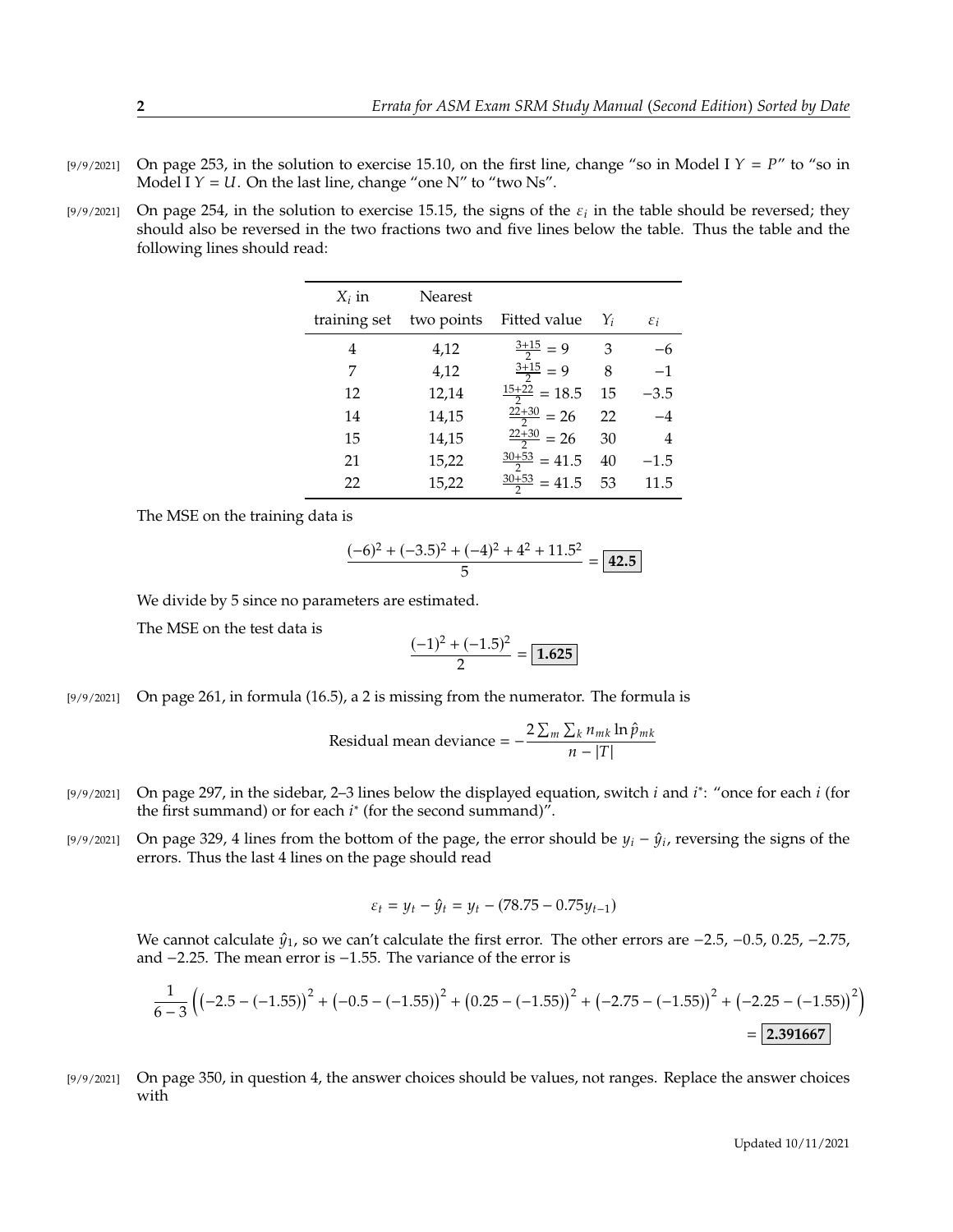- (A) 80 (B) 160 (C) 320 (D) 640 (E) 1280
- [8/31/2021] On page 77, at the end of the fourth paragraph of Section 5.3, change "low" to "high".
- [8/25/2021] On page 328, change the second line of the solution to exercise 19.22 to

$$
\frac{100}{4} \left( \frac{-1}{2} + \frac{-2}{1} + \frac{3}{6} + \frac{1}{4} \right) = \boxed{-43.75}
$$

- [8/24/2021] On page 285, exercise 17.6, while the exercise can be worked out, the second and third bullets are false. The first principal component loading for  $X_1$  is  $1/\sqrt{2}$ , and the first principal component loading for  $X_2$  is negative negative.
- [8/10/2021] On page 118, in the solution to exercise 7.27, on the last line, change  $\left(\frac{n-1}{n-m}\right)$  $\frac{n-p}{p}$ to  $\left(\frac{n-1}{n}\right)$  $\frac{n-p-1}{p-1}$ .
- [8/10/2021] On page 119, in the solution to exercise 7.29, on the second line, change  $\left(\frac{n-1}{n}\right)$  $\frac{n-p}{p}$ to  $\left(\frac{n-1}{n}\right)$  $\overline{n-p-1}$ .
- [4/27/2021] On page 292, in the solution to exercise 17.12, replace II with

When a variable is scaled, it is divided by its standard deviation to make the variance 1. Since the first principal component has maximal variance, it will put lower loading on variables with lower variance. The higher the variance of the original variable, the greater the reduction in loading.

Comparing the unscaled and scaled biplots, we see that X3's loading on the first principal component was significantly decreased whereas the loadings of the other variables on the first principal component were increased. We conclude that X3 has the highest variance.  $\checkmark$ 

- [1/16/2021] On page 415, in the solution to question 33, change II and III to:
	- II All we know is that when the clusters were  $\{1\}$ ,  $\{2\}$ ,  $\{3\}$ ,  $\{4\}$ , and  $\{5,6,7\}$ ,  $\{4\}$  was fused with  $\{5,6,7\}$ . So  ${4}$  is closer to the centroid of  ${5,6,7}$  than  ${3}$  is, and  ${4}$  is closer to the centroid of  ${5,6,7}$  then it is to  $\{3\}$ . None of these imply II.  $\times$
	- III All we know is that  $\{3\}$  is closer to the centroid of  $\{4,5,6,7\}$  than  $\{1\}$  is to  $\{2\}$ , since it was fused first. That doesn't imply III.  $\times$

[12/26/2020] On page 283, in exercise 17.1 statement I, on the left side, change  $\phi_{ji}$  to  $\phi_{j1}$ .

[12/26/2020] On page 438, in the solution to question 4, change the last line to

$$
-2\left(\frac{45\ln\frac{45}{55}+10\ln\frac{10}{55}+32\ln 0.8+8\ln 0.2+10\ln 0.25+30\ln 0.75}{240-5}\right) = \boxed{-0.8211}
$$

« None of the five answer choices is correct.

[12/20/2020] On page 292, in the solution to exercise 17.11, replace the second paragraph with

Abigael has a negative score from the first component. But we cannot tell whether that is because she purchases more food than the average customer or because she purchases less clothes, linen, ana appliances than the average customer. We cannot conclude II.

[12/20/2020] On page 318, on the fourth line of Section 19.6, change "(excess of forecast over actual)  $e_t = \hat{y}_t - y_t$ " to "(excess of actual over forecast)  $e_t = y_t - \hat{y}_t$ ".

 $^{\prime}$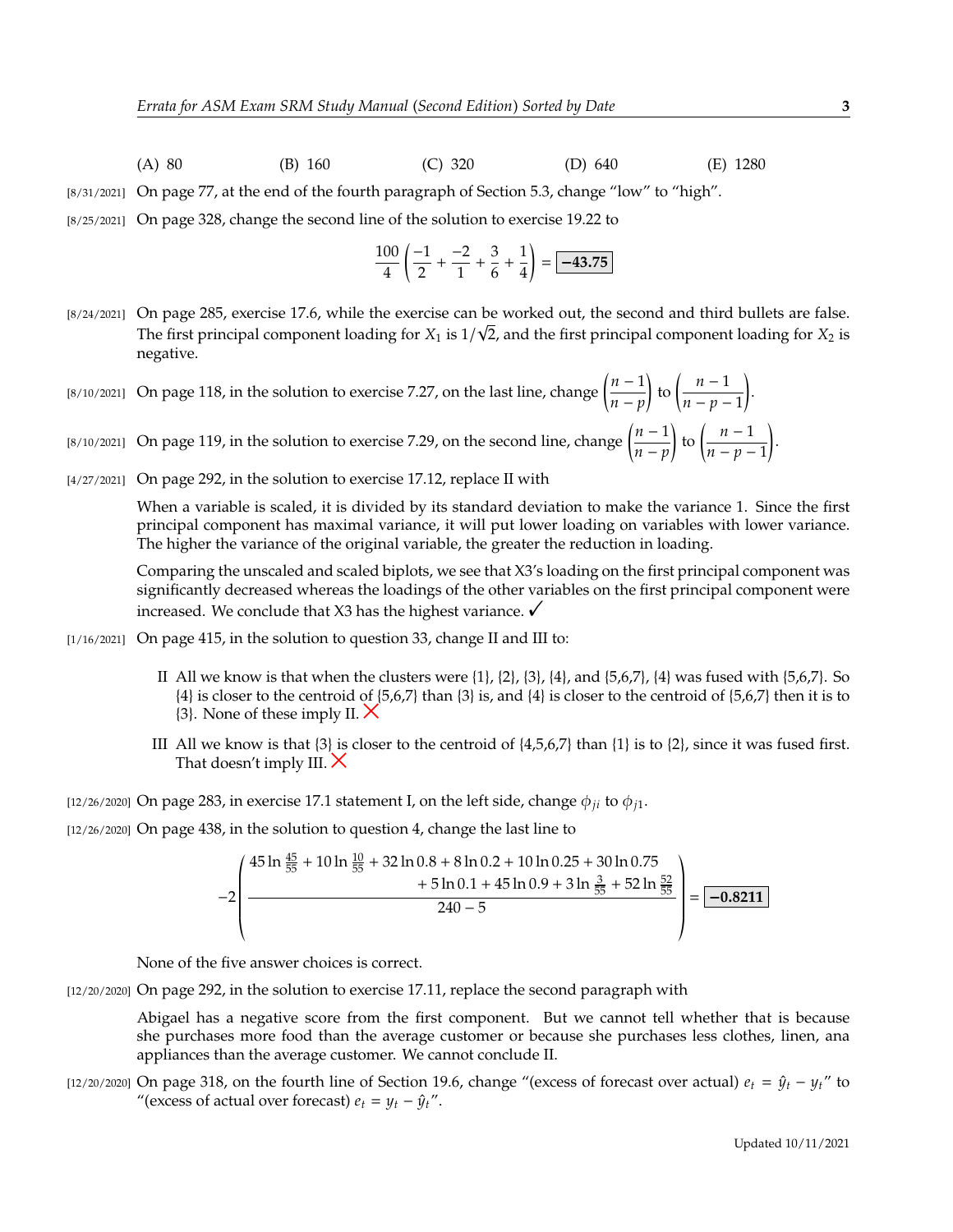- [12/20/2020] On page 323, in exercise 19.12 III, change "parameter 0" to "parameter  $\mu_C = 0$ ".
- [12/20/2020] On page 339, on the ninth line under "Seasonal exponential smoothing", change  $\sum_{j=1}^{5B} S_t$  to  $\sum_{t=1}^{5B} S_t$ .
- [12/20/2020] On page 343, in exercise 21.11, change the *n* subscripts in  $y_n$ ,  $b_{0,n-1}$ , and  $b_{1,n-1}$  to T.
- [12/20/2020] On page 343, in exercise 21.15(ii), change  $Var(w)$  to  $w$ .
- [12/20/2020] On page 345, in the solution to exercise 21.11, change the *n* subscripts in  $b_{0,n}$  and  $b_{1,n}$  to T.
- [12/20/2020] On page 346, in the solution to exercise 21.15, change  $Var(w)$  to  $w$ .
- [12/20/2020] On page 391, in question 9, on the third line, change  $\phi_{ii}$  to  $\phi_{ii}$ .
- $[12/20/2020]$  On page 402, in question 15, on the first line, put parentheses around 75,41:  $\{(75,41)\}$ . On the last line before the answer choices, put parentheses around 60,22: {(60,22)}.
- [12/20/2020] On page 428, replace the solution to question 12 with

I can be deduced. Bob may have sold a lot of life insurance but very little health and dental. It is not clear whether Sue sold a lot of dental insurance or had a high first principal component score because she sold a lot of life or health insurance. **(E)**

- [12/19/2020] On page 197, in exercise 12.39, on the second line, change  $x_j$  to  $x_i$ .
- [12/19/2020] On page 272, in the solution to exercise 16.4, replace the last 5 lines of the solution with

Pruning S leaves 4 terminal nodes, for a cost of  $251 + 11 + 20 + 58 + 4(9) = 376$ .

Pruning T leaves 3 terminal nodes, for a cost of  $209 + 82 + 81 + 3(9) = 399$ 

Pruning X leaves 4 terminal nodes for a cost of  $86 + 82 + 81 + 4(9) = 286$ 

Pruning both S and X leaves 3 terminal nodes for a cost of  $251 + 11 + 86 + 3(9) = 375$ .

**(D)**

[12/19/2020] On page 289, in exercise 17.14, on the seventh line, change  $\sum_{i=1}^{500}$  x  $\sum_{i=1}^{2}$  = 750 to  $\sum_{i=1}^{500} z$  $2^2 = 750.$ 

- [12/18/2020] On page 107, in exercise 7.5, on the first line, change "lke" to "like".
- [12/18/2020] On page 108, in exercise 7.9, in the table, for Model 4, change  $X_4$  to  $X_5$ .
- [12/18/2020] On page 111, in exercise 7.18, in the table, remove the horizontal line between Model 17 and Model 18.
- [12/18/2020] On page 112, in exercise 7.20, in the table, remove the horizontal line between Model 17 and Model 18.

 $\text{(12/18/2020)}$  On page 139, in the solution to exercise 8.20, replace the final answer  $(\hat{\beta}_1, \hat{\beta}_2) = (0, 3) \text{ with } (\hat{\beta}_1, \hat{\beta}_2) = (3, 0)$ 

- [12/18/2020] On page 151, two lines below the numbered list, delete the extra period after "model".
- [12/17/2020] On page 9, on the first line, add "Reading: " to the beginning of the line, before *Regression Modeling with Actuarial and Financial Applications*.

[12/17/2020] On page 12, on the sixth line of Section 2.2, change the column vector for **y** to  $\overline{\ }$ y1<br>110 y2 . . .  $\begin{bmatrix} \frac{1}{2} & \frac{1}{2} \\ \frac{1}{2} & \frac{1}{2} \\ \frac{1}{2} & \frac{1}{2} \end{bmatrix}$ 

« ¬  $[12/17/2020]$  On page 23, in exercise 2.24, on the fourth line, put a semicolon before  $X'X^{-1}$  and put parentheses around **X'X** in that expression so that the expression is  $(X'X)^{-1}$ .

 $\overline{\phantom{a}}$ 

.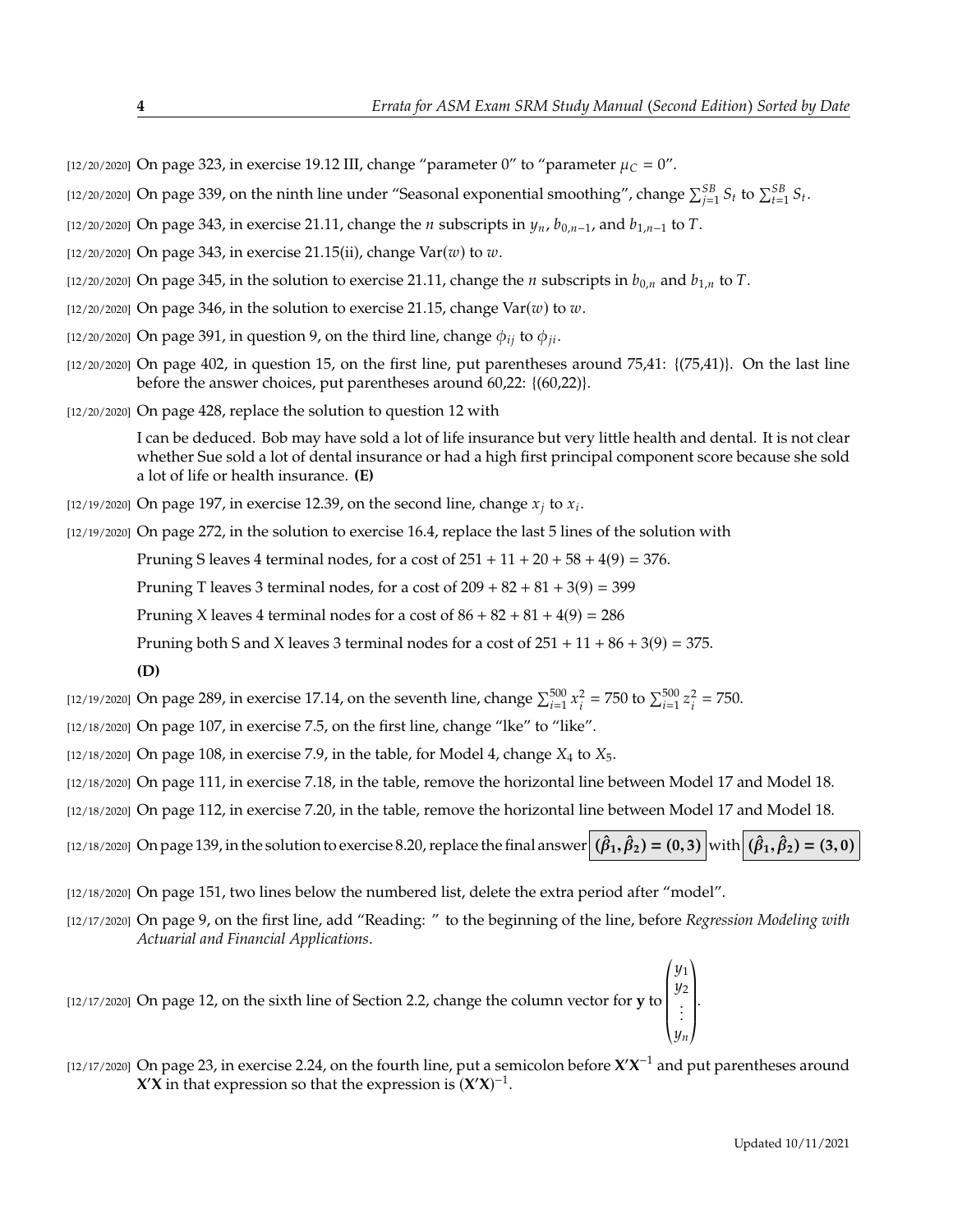- [12/17/2020] On page 24, in exercise 2.25, on the fifth line, put parentheses around the first **X** ′**X** so that the expression is  $(\mathbf{X}'\mathbf{X})^{-1}$ .
- [12/17/2020] On page 70, in the solution to exercise 4.27, on the last line, change  $F_{2,814}$  to  $F_{3,814}$ .
- [12/17/2020] On page 81, in exercise 5.12, on the first line, change  $\beta$   $\alpha_i$  to  $\beta_1 x_i$ .
- $[12/17/2020]$  On page 82, in exercise 5.14, on the fourth line, put a semicolon before  $X'X^{-1}$  and put parentheses around *X***<sup>** $\mathbf{\hat{X}}$  **in that expression so that the expression is**  $(\mathbf{\hat{X}}'\mathbf{\hat{X}})^{-1}$ **.**</sup>
- [12/17/2020] On page 90, in the solution to exercise 5.20, on the third line, add "is" after "VIF".
- [12/17/2020] On page 91, on the second line of the solution to Quiz 5-3, add a right parenthesis in the first denominator after (21 − 2 − 1.
- $[12/17/2020]$  On page 99, in exercise 6.11, in answer choices (D) and (E), change 1.4 to 2.4.
- [11/13/2020] On page 381, in question 9, assume that the means of the 4 variables are 0.
- [11/6/2020] On page 270, in exercise 16.17, on the second line, change  $\lambda = 2$  to  $\lambda = 0.2$ .
- [11/4/2020] On page 11, on the last line of the solution to Example 2B, change " $\bar{y} \hat{\beta}_0 \bar{x}$ " to " $\bar{y} \hat{\beta}_1 \bar{x}$ ".
- [11/4/2020] On page 12, on the third line of Section 2.2, change "We than have" to "We then have".
- [9/9/2020] On page 222, in equation (14.15), add a pair of parentheses to the denominator so that it is  $1-(\exp(l_0/n))^2$ .
- [9/9/2020] On page 224, in equation (14.15), add a pair of parentheses to the denominator so that it is  $1-(\exp(l_0/n))^2$ .
- [9/7/2020] On page 195, in the box before exercise 12.32, on the displayed line, replace the left side with ln  $\frac{\sum_{i \leq j} \hat{\pi}_i}{\sum_{i \leq j} \hat{\pi}_i}$  $\frac{1}{1-\sum_{i\leq j}\hat{\pi}_i}$ .
- [9/2/2020] On page 64, in exercise 4.25, on the first line, change "experience  $(x_2)$ " to "experience  $(x_1)$ ". On the second line, change  $(x_3 = 1)$  to  $(x_2 = 1)$  and change  $(x_3 = 0)$  to  $(x_2 = 0)$ .
- [8/30/2020] On page 153, two lines above Table 11.2, change  $b(\theta) = \theta$  to  $b'(\theta) = \theta$ .
- [8/13/2020] On page 142, in exercise 9.4(i), change  $\bar{x}_2$  to  $\bar{x}$ .
- [8/10/2020] On page 138, replace the solution to exercise 8.14 with:

The RSS at the fitted values is 34, and the penalty function is  $(3^2 + 2^2)\lambda = 13\lambda$ . At the three lower values of RSS in the table, we have:

| $(\beta_1, \beta_2)$ | RSS | Penalty function               |
|----------------------|-----|--------------------------------|
| (4,2)                | 16  | $(4^2+2^2)\lambda = 20\lambda$ |
| (3,3)                | 31  | $(3^2+3^2)\lambda = 18\lambda$ |
| (4,3)                | 33  | $(4^2+3^2)\lambda = 25\lambda$ |

 $\lambda$  must be at least high enough so that the difference in penalty functions is greater than or equal to the difference in RSSs. In other words,  $\lambda \geq$  Difference in RSS/Difference in penalty. The quotients are 18/7,  $3/5$ , and  $1/8$ , with the biggest difference,  $18/7$ , occurring at  $(4,2)$ .

[8/10/2020] On page 334, in the solution to exercise 20.4, every  $t - 20$  should be t, and the final answer is 5. Replace the solution with

The mean of the series is 50 and the current value  $y_{20} = 60$ , which is 10 higher than the mean. In the forecast of an AR(1) series, each excess of a term over the mean is  $\beta_1$  times the excess of the previous term